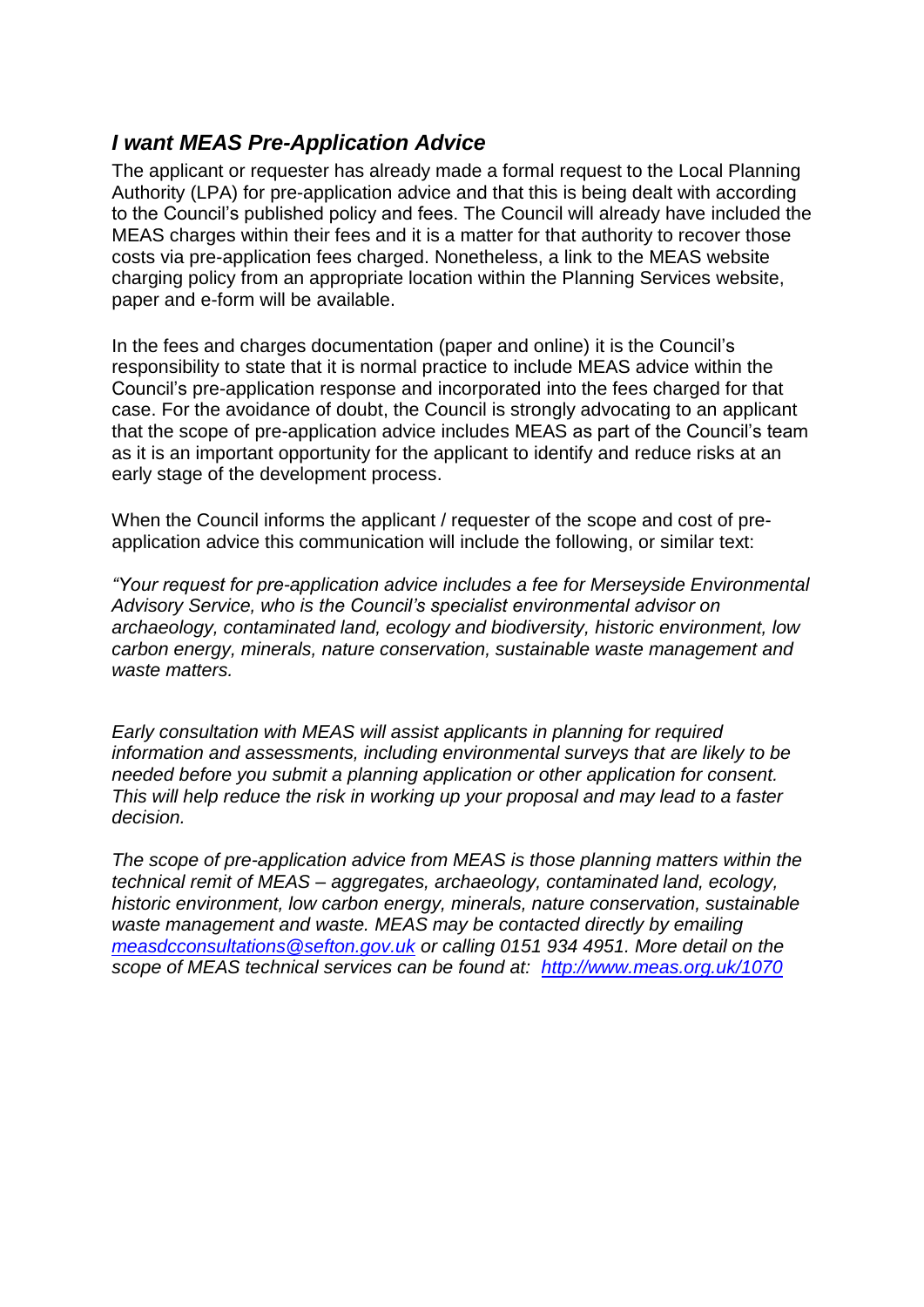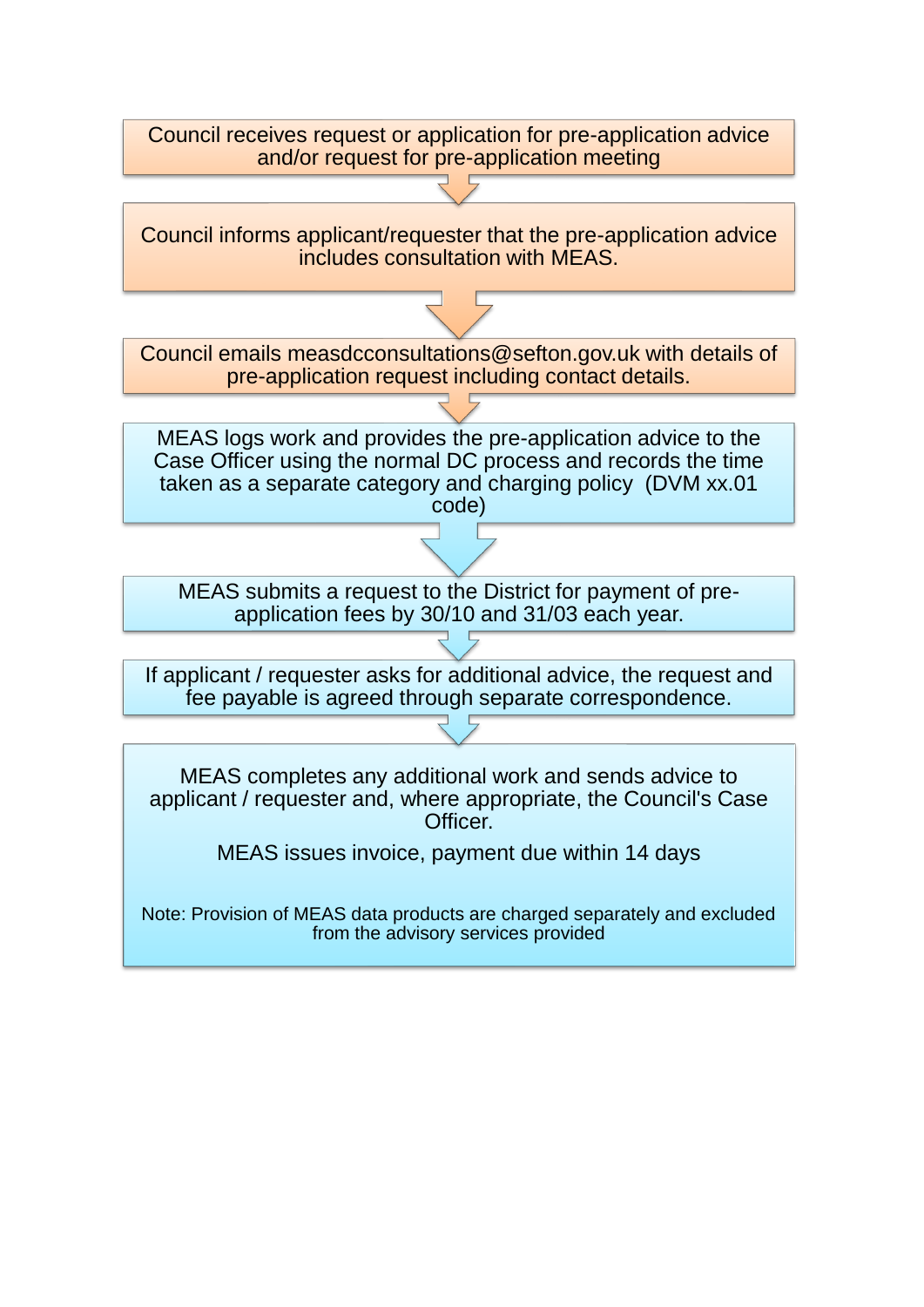## MEAS Pre-Application Advice

- 1. MEAS are specialist technical advisors to the 6 Liverpool City Region Local Planning Authorities and West Lancashire Borough Council. MEAS is a shared local government service for the Liverpool City Region. The planning fee paid by the requester to Halton, Knowsley, Liverpool, St. Helens, Sefton and Wirral Councils for pre-application advice, from 01 April 2018, should include the additional fee for MEAS advice as set out in this policy, **Table 2** below. The procedure we follow is set out at Appendix 1.2.
- 2. For the avoidance of doubt, MEAS will not charge a prospective applicant a fee for pre-application advice, as specified in **Table 2**, where this forms part of a pre-application request to the Local Planning Authority.
- 3. All the Liverpool City Region Local Planning Authorities and West Lancashire Borough Council strongly advocate consultation with MEAS and have embedded that within the scope of their pre-application process. This is necessary to ensure that environmental issues, risks and opportunities to the proposed development are identified very early in the development management process – this is commonly called "front-loading". The Local Planning Authorities will include consultation with MEAS within the fee charged to applicants and their advisors when it is necessary to consult MEAS for preapplication advice.
- 4. The scope of pre-application advice from MEAS is those planning matters within the technical remit of MEAS – aggregates, archaeology, contaminated land, ecology, historic environment, low carbon energy, minerals, nature conservation, sustainable waste management and waste. Advice on EIA will be provided where appropriate. More detail on the scope of MEAS technical services can be found at: <http://www.meas.org.uk/1070>
- 5. Early consultation with MEAS will assist applicants in planning for required information and assessments, including the scope and timing of environmental surveys that are likely to be needed before you submit a planning application or other application for consent. This will help reduce the risk in working up your proposal and may lead to a faster decision. For example, we wish to avoid planning applications being submitted which are not supported by the required environmental surveys as this could lead to a delay in determining the application as further evidence (e.g. survey) is gathered or result in an application being refused because of insufficient environmental information.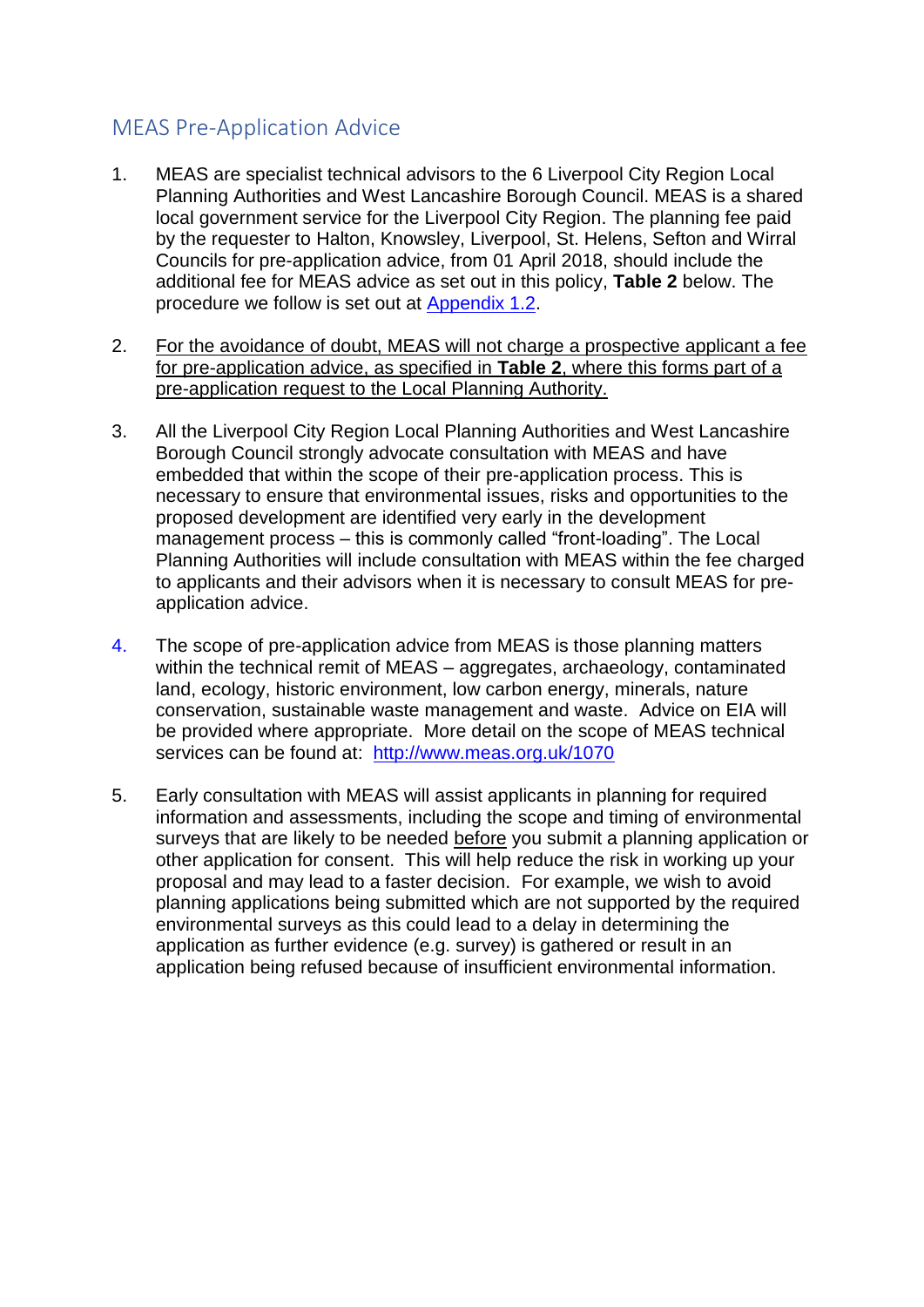## *Table 2 – MEAS Pre-Application Advice charges to be incorporated into the Local Planning Authority pre-application charging schedule.*

| <b>Pre-Application</b>                                                                                                                  | <b>Description</b>                                                                                                                                                                                                                                                                                                                                                                                                                                                                                                                                                                                                                                                                                                                                                                                                                                                                                                                                                                                                                                                                                                                                                                                                                         | <b>Standard</b>                                                                   | <b>Charges</b>                                                                                                                                                                                                                      |
|-----------------------------------------------------------------------------------------------------------------------------------------|--------------------------------------------------------------------------------------------------------------------------------------------------------------------------------------------------------------------------------------------------------------------------------------------------------------------------------------------------------------------------------------------------------------------------------------------------------------------------------------------------------------------------------------------------------------------------------------------------------------------------------------------------------------------------------------------------------------------------------------------------------------------------------------------------------------------------------------------------------------------------------------------------------------------------------------------------------------------------------------------------------------------------------------------------------------------------------------------------------------------------------------------------------------------------------------------------------------------------------------------|-----------------------------------------------------------------------------------|-------------------------------------------------------------------------------------------------------------------------------------------------------------------------------------------------------------------------------------|
| <b>Advice</b>                                                                                                                           |                                                                                                                                                                                                                                                                                                                                                                                                                                                                                                                                                                                                                                                                                                                                                                                                                                                                                                                                                                                                                                                                                                                                                                                                                                            | of Service                                                                        |                                                                                                                                                                                                                                     |
| Pre-Application<br>advice once a<br>request has been<br>submitted to the<br>Local Planning<br>Authority for pre-<br>application advice. | Scope of pre-application advice are<br>those planning matters within the<br>technical remit of MEAS -<br>archaeology, contaminated land,<br>ecology and biodiversity, historic<br>environment, low carbon energy,<br>minerals, nature conservation,<br>sustainable waste management and<br>waste matters.                                                                                                                                                                                                                                                                                                                                                                                                                                                                                                                                                                                                                                                                                                                                                                                                                                                                                                                                  | 15 working<br>days from<br>written<br>acceptance<br>of quotation<br>by requester. | Single household /<br>dwelling extension<br>- fixed fee £60<br>exclusive of VAT.<br>Householder<br>application<br>demolition, rebuild<br>of 1 dwelling within<br>existing curtilage                                                 |
|                                                                                                                                         | MEAS does not charge for EIA<br>screening and/or an EIA scoping<br>opinion where this forms part of the<br>statutory duty of the Local Planning<br>Authority (LPA) under the EIA<br>Regulations.                                                                                                                                                                                                                                                                                                                                                                                                                                                                                                                                                                                                                                                                                                                                                                                                                                                                                                                                                                                                                                           |                                                                                   | or 1 new dwelling -<br>fixed fee £125<br>exclusive of VAT.<br>Minor applications<br>- fixed fee £250                                                                                                                                |
|                                                                                                                                         | Chargeable when pre-application<br>advice is sought from the Local<br>Planning Authority and MEAS advice<br>is included. Advice will include<br>information that would be expected to<br>be included in a planning application<br>including: scope of evidence / data<br>required; type of surveys including<br>duration of baseline survey required /<br>seasonality; desk-based assessments<br>required; options to avoid impact.<br>MEAS has 4 fixed charge rates that<br>apply as set out in the right-hand<br>column for a single piece of written,<br>integrated advice.<br>For more complex cases where<br>discretionary advice is sought and / or<br>where additional advice is required<br>beyond the single piece of written,<br>integrated advice, MEAS may enter<br>into a bespoke agreement with the<br>requester on the basis of hourly fee<br>rates (see Table 7).<br>For the avoidance of doubt the scope<br>of discretionary advice excludes the<br>fees for Merseyside BioBank Local<br><b>Environmental Record Centre Data</b><br>Product Service, Historic Environment<br>Record Standard Data Product and<br>Waste Local Plan Standard Data<br>Product as these are all separate<br>services and charged accordingly. |                                                                                   | exclusive of VAT.<br>Major applications<br>- fixed fee £450<br>exclusive of VAT.<br>More complex<br>cases agreed on a<br>case by case<br>basis, chargeable<br>time as per fee<br>rates 3 and 4, in<br>Table 7, exclusive<br>of VAT. |